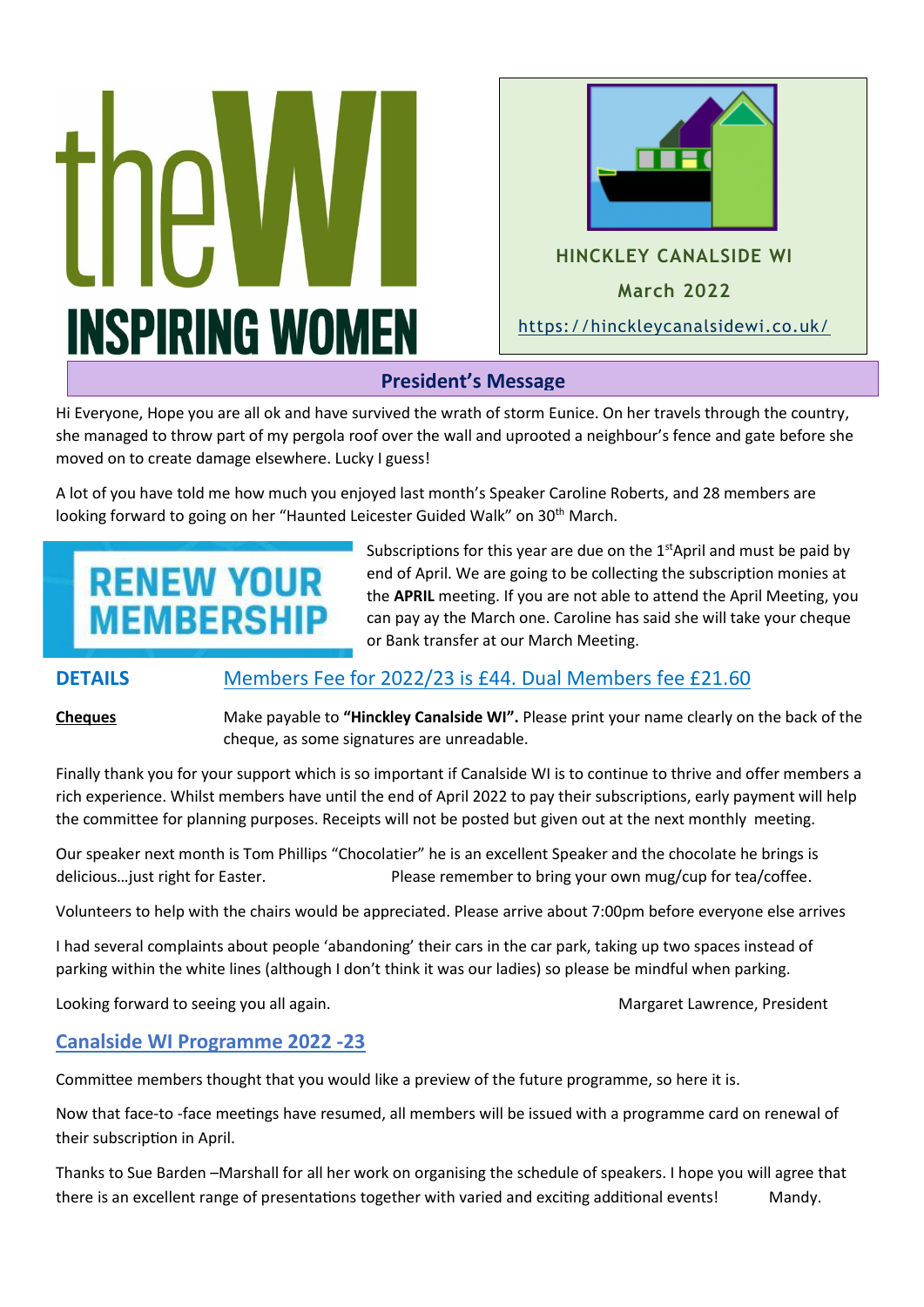| <b>SPEAKERS</b>                                                                                                                                                                                                                                                                                                                                              | July 6th<br><b>Hinckley - Bygone Times</b>                                                                                                                                                                                                                                                                                                                                                                                                   | December 7th Xmas Party Night                                                                                                                                                                                                                                                                                                                                                                  |
|--------------------------------------------------------------------------------------------------------------------------------------------------------------------------------------------------------------------------------------------------------------------------------------------------------------------------------------------------------------|----------------------------------------------------------------------------------------------------------------------------------------------------------------------------------------------------------------------------------------------------------------------------------------------------------------------------------------------------------------------------------------------------------------------------------------------|------------------------------------------------------------------------------------------------------------------------------------------------------------------------------------------------------------------------------------------------------------------------------------------------------------------------------------------------------------------------------------------------|
| 2022<br>April 6th The Wonders of Silver Clay<br>Join Charlotte Wakeling, of Felix &<br>Reuben Keepsake Jewellery, as she<br>introduces us to the magical processes<br>of silver clay jewellery making.<br><b>WI Resolutions and Line</b><br>May 4th<br><b>Dancing</b><br>Professional dance instructor, Rebecca<br>Blower, and assistant, Roxy, will explain | They say the past is a foreign land. Paul<br>Gardner, from Hinckley District Past<br>and Present, will unveil Hinckley's varied<br>past - the famous, notorious and<br>unusual.<br><b>SATURDAY 6TH AUGUST Canalside WI</b><br><b>Fundraising Charity Market Stall</b><br>September 7th<br><b>What Could Possibly</b><br>Go Wrong?<br>Be prepared for funny tales and<br>unforeseen mishaps as Steve Brooks<br>shares his travel experiences. | Come and enjoy some festive fun with<br>our buffet and entertainment. Members<br>only.<br>2023<br><b>Belly Dancing</b><br>January 11th<br>Myth busting and amusing tales by<br>professional belly dancer, fire eater and<br>snake charmer Roxanne Dinsdale. There<br>will also be costumes for you to try on<br>and practise your moves!<br><b>February 1st</b><br><b>Wildlife of the Blue</b> |
| the history and development of line<br>dancing. Demonstrations - plus a chance<br>for you to have a go!                                                                                                                                                                                                                                                      | <b>October 5th</b><br><b>Floral Fun!</b><br>NAFAS area demonstrator, Lynn Sharpe,                                                                                                                                                                                                                                                                                                                                                            | <b>Mountains and Sydney</b><br>From vibrant fairy wrens to noisy                                                                                                                                                                                                                                                                                                                               |
| June 1st<br><b>Hollywood Screen Legend</b><br>Julie Kinnear (nee Ede) will give us a<br>fascinating insight into the life and times<br>of the unforgettable Marilyn Monroe.<br>SATURDAY 11™ JUNE NFWI ANNUAL<br><b>MEETING</b>                                                                                                                               | will demonstrate the art of flower<br>arranging. A chance to win one of her<br>magical arrangements!<br>November 2nd<br><b>Annual Meeting and</b><br><b>Jerusalem Jammers</b><br>After the business, we will be<br>entertained by the garland dancers -<br>maybe 'Pixie down the Line' or the<br>'Shrewsbury Flourish' complete with                                                                                                         | cockatoos, frogmouths to fruit bats,<br>Nick Martin will draw you in with the<br>many images he has accumulated<br>during his exploration of this enchanting<br>area and its nature.<br>March 1st<br><b>Bread Making</b><br>Michelle Stratford, of Planet Leicester<br>Bakers, will demonstrate the joy of<br>bread making and there will be a variety                                         |
|                                                                                                                                                                                                                                                                                                                                                              | wooden spoons.                                                                                                                                                                                                                                                                                                                                                                                                                               | of samples.                                                                                                                                                                                                                                                                                                                                                                                    |

#### **OUTINGS AND EVENTS 2022 -23**

| Thursday 28 <sup>th</sup> April 7-00pm start     | <b>SOS Fashion Show, Mary</b><br><b>Forryan Centre</b> | <b>Friday 5th August</b> Day trip          | <b>Sezincote House and Gardens,</b><br><b>Cotswolds</b>  |
|--------------------------------------------------|--------------------------------------------------------|--------------------------------------------|----------------------------------------------------------|
| Saturday 7 <sup>th</sup> May<br>Day visit        | The National Arboretum, Staffs                         | Saturday 24th September Day<br>trip        | A cruise aboard the Rutland Belle<br>and Stamford, Lincs |
| Wednesday 11 <sup>th</sup> May Evening           | <b>Concordia, The Sound of Music</b>                   | Wednesday 12 <sup>th</sup> October Evening | <b>Beetle Drive at The Greyhound</b>                     |
| Wednesday 8 <sup>th</sup> June Afternoon<br>tour | <b>Ancient Ruins of Guys Cliffe,</b><br><b>Warks</b>   | <b>Saturday 3rd December Day trip</b>      | <b>Worcester Victorian Christmas</b><br>Fayre            |
| Thursday 16th June 12 noon<br>onwards            | Ladies' Day at Badgers Mount<br>Hotel                  | Tuesday 7 <sup>th</sup> Feb Evening        | <b>Canalside WI Quiz at Stoke</b><br><b>Golding Club</b> |
| Saturday 9th July Day trip                       | <b>Hampton Court Palace, Surrey</b>                    | <b>March to October 2022</b>               | <b>LRFWI darts and skittles</b>                          |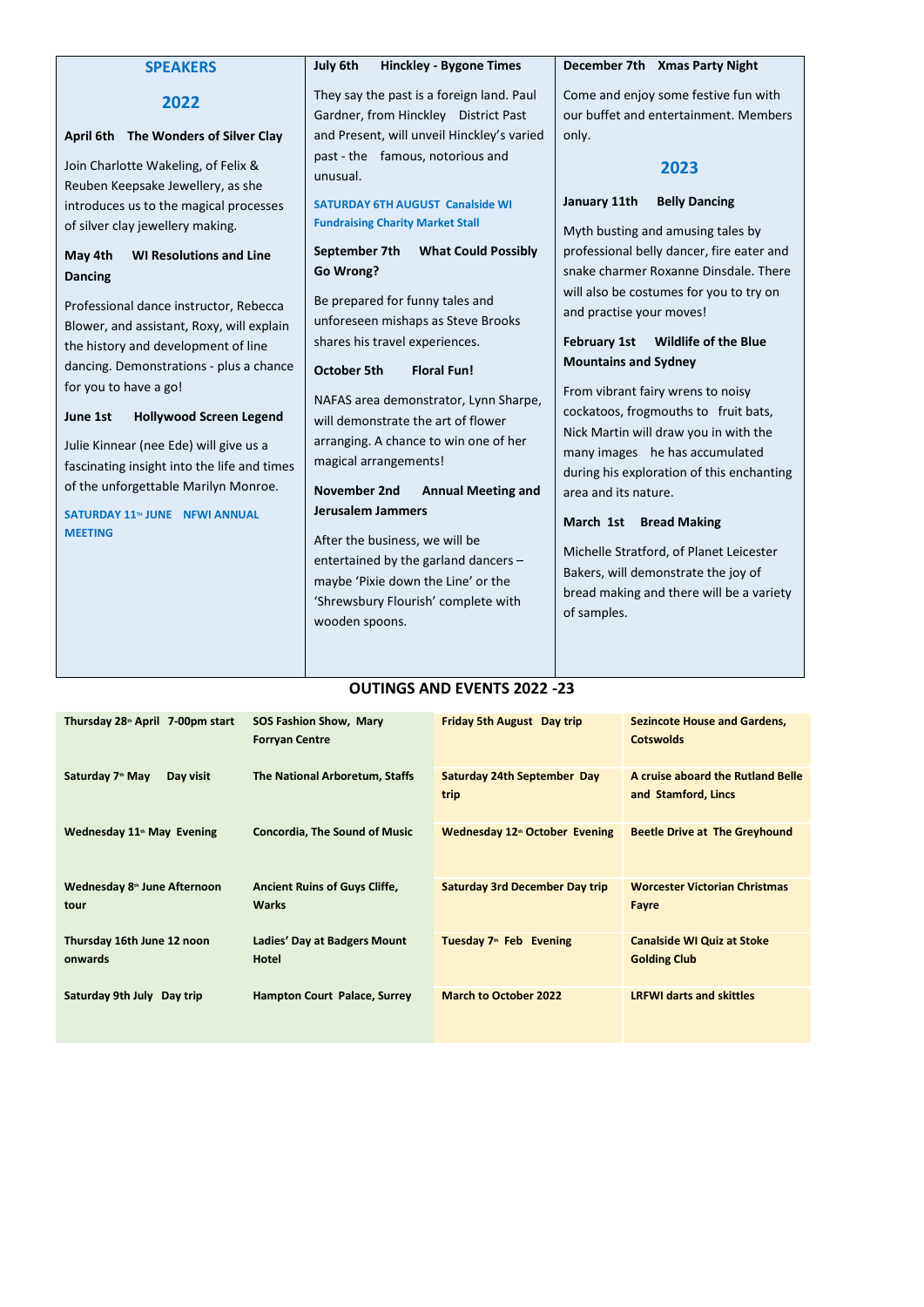# **Cake Makers**



**ACWW: Pennies for Friendship**

A big Thank You to the following who very kindly volunteered to bake or buy cakes for our March meeting: **Jane Burke, Mary Groombridge, Tina Moore, Angela Nollett, Helen Staniforth and Heather White.** 

#### PLEASE ONLY BRING ENOUGH FOR A MAXIMUM OF 10 PEOPLE.

We have had a lot left over at previous meetings.

If you prefer you could bring some fruit instead. In the past this has been appreciated by some members.

Thanks again  $\odot$  **Pat.** 



Pleased to say that we sent off a cheque of £125 to this worthy cause.

Hopefully next year we can raise a little more. There are cups dotted around at our meetings where you can put your loose change for this worthy cause. THANK YOU FOR YOUR GENEROSITY.

**Look out for the purple bucket where you will find more information about ACWW.**

# **No Raffle this month……..back again in April.**

#### **Sales Table**

As usual, I will hopefully be running the sales table, for books, CD's and DVD's. All selling for 50p each. Bargain!! Please try and bring the right change with you.

Also don't forget I have the **Trades Directory**, for you to look at, if you need a tradesperson to do some work for you. It's good to know someone has recommended a reputable company.

If you've had some work done and you want to recommend the company, then get a trades card from them and write down a few details about the work they've done for you. Give your name too.

Also if you've seen an interesting talk/ demo, or visited somewhere you think we might be interested in, **please fill in a form I have on the sales table** and the committee members in charge of arranging speakers and trips will look into your recommendations. Thank you, Cath.

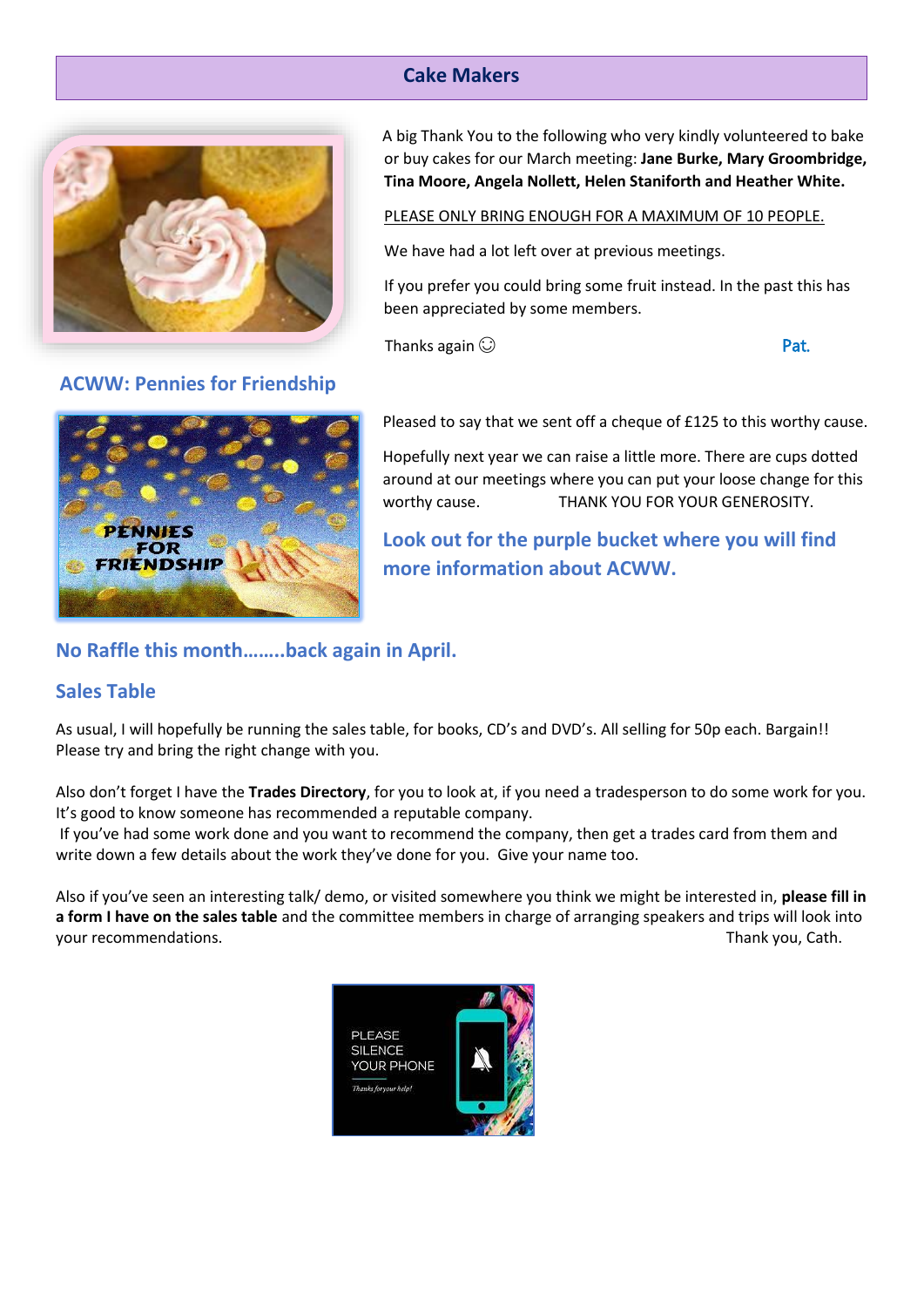#### **Meeting Snapshot**

# Wednesday 2<sup>nd</sup> February 2022 Meeting.



At our February meeting we had an interesting evening with Caroline Roberts, Blue Badge Tourist Guide from Leicester. She gave a fascinating talk on Haunted Leicester. Caroline first talked about the history of Leicester's Guildhall, The Corn Exchange and The Cathedral. She told the harrowing story of James Cook, the last man to be gibbetted in England, after being hung outside Leicester Prison.

Caroline told ghost stories of The White Lady and The Greyfriars Monk and how Roman Soldiers can be seen walking down New Walk. We learnt about Winifred and Ebenezer, two resident ghosts from a building taken over by Age UK in Leicester and how the bodies of two people and a cat were found in the cellar there. After they had a proper burial Winifred and Ebenezer were never seen again.

#### **Meet the Committee**



Lisa is front of house, at meetings.

She is the welcome person for new members.

She maintains the committee details data and updates the members handbook.

She coordinates the collection of things for the Food Bank which is the charity we are supporting this year.

Bring your postage stamps to her.

Lisa Parkins

ii hinckleycanalsidewi.co.uk

#### **Clubs and Teams**

#### **Darts**



We have 9 ladies signed up to represent Canalside WI in this years Leicestershire and Rutland Darts Competition. There are 6 teams in our group and over the next 5 months we shall play every one of the other 5. Winner of the group goes through to the knock-out stage! Hopefully the team can get together for a practice and sharing of info very soon.

Supporters are always welcome  $\odot$  example 2 and McShane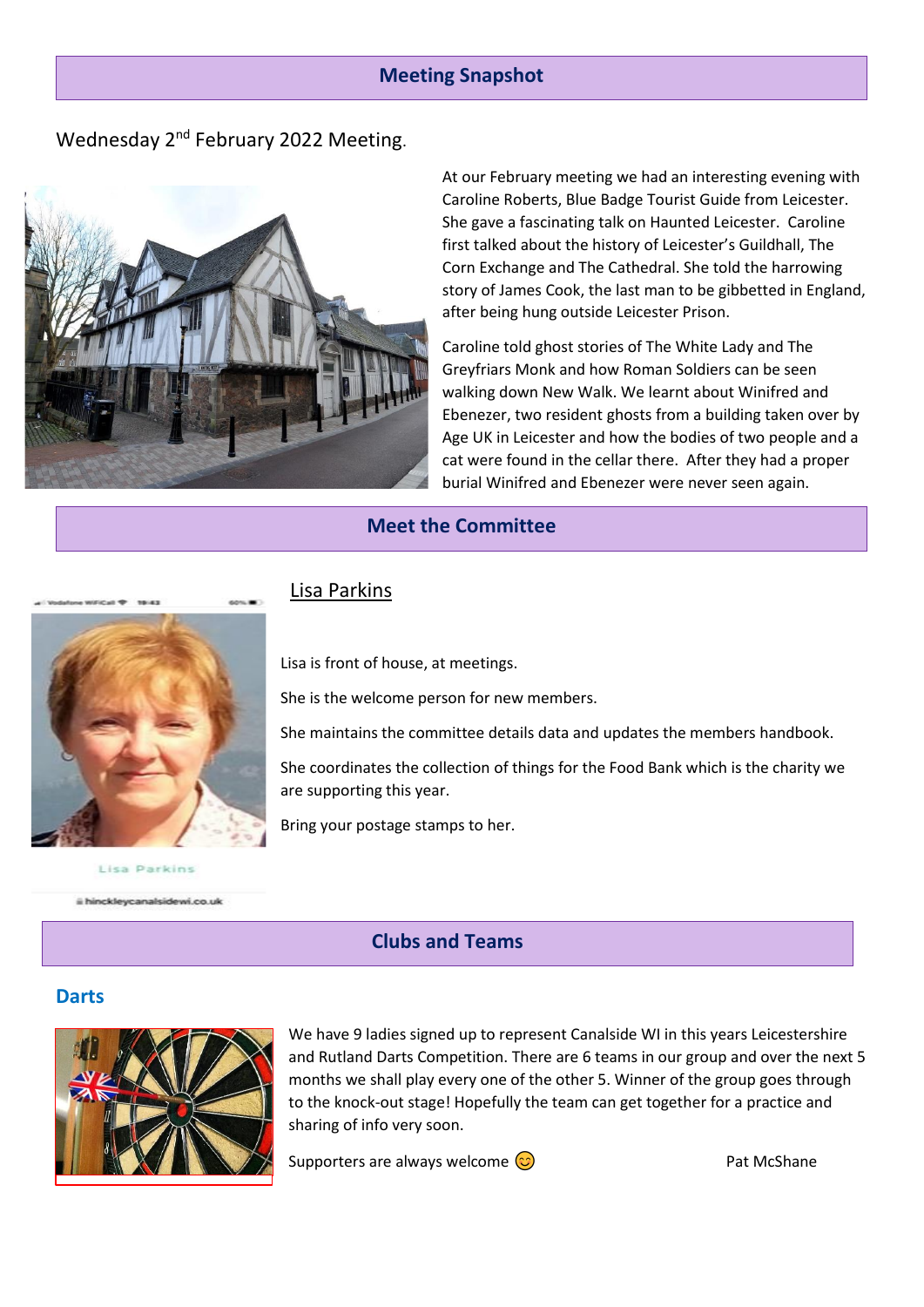## **Walking Group**

**February Walk:** On Wednesday 16th February, a group of seven ladies and two four legged friends met in Stoke Golding for our monthly walk.



The weather was quite mild and dry. We took a route through Stoke Golding, along High Street into Stoke Road towards Dadlington. We continued through Dadlington, around The Green, then headed back to Stoke Golding via Hinckley Road.

The beginning of Spring was evident, as we were treated to spring flowers along the route on the roadside and in gardens.

Next month's walk is on Wednesday 16<sup>th</sup> March. This is being led by Mandy Cutler. Sue x

**March Walk**: Our next walk will be on **Wednesday 16th March at Catthorpe.** We will start at Manor Farm Shop and Cafe, Main Street, Catthorpe LE17 6DB. Please meet here at 10.45am to start walking at 11.00am.

Whilst most of this circular rural walk is along lanes/roads the last section will be along a footpath and across one field (no stiles) so you will need to wear sturdy, waterproof footwear if we have had rain. The walk is 2.9 miles. We will be able to enjoy a cup of tea in the café afterwards!

To get to Catthorpe leave Hinckley on the A5 East (towards Lutterworth). At the Magna Park roundabout, continue on the A5 and head for Milton Keynes.

Staying on the A5, go over the Gibbet Cross Roundabout and continue on the A5 (Lutterworth is first left and Rugby third turning). Just under 2 miles later, the road/signs to Catthorpe will be on the left hand side. The farm shop is on your left once you reach the village. There is quite



a large car park and plenty of room to park on the side of the road if necessary. Mandy.

## **Book Club**



14 of us got together in The Greyhound on Monday 14<sup>th</sup> February to discuss **Wuthering** Heights. Good to see some new faces and welcome back some old ones  $\odot$  There was lots of lively discussion and laughs as well. Many had memories of reading it at school and watching one of the many films that have been made. Despite it being a difficult book to read the majority gave a positive review. There were however one or two who could not find anything positive to say about it!! We will read some more classics, but not for a while! Our next book is **"The Salt Path" by Raynor Winn.** This is a true story that is about coming to terms with grief and walking the South-West Coast Path.

Our next meeting is at **The Greyhound on Monday 14th March at 12.30pm**. ALL WELCOME.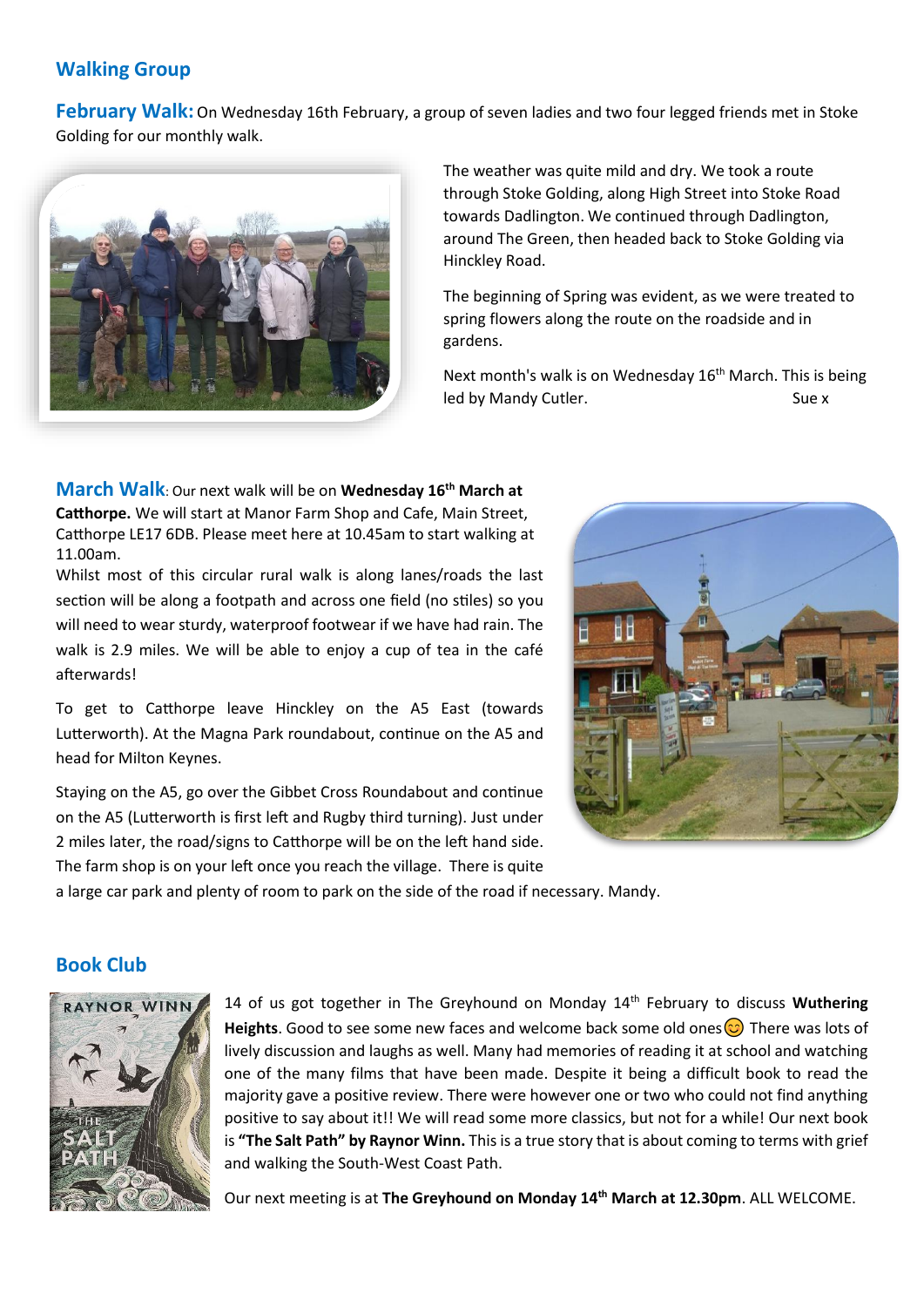#### **Bits and Bobs Craft Group**



On Tuesday 22nd February we met in the back room of The Plough. We had a really good evening trying to make Dorset Buttons. As this was a new thing for some of us, it took some concentration and we didn't manage to complete any! Some of us are going to carry on next month, others are going to complete them at home.

On Tuesday 29th March we will be meeting in the same place, 6.30-8pm. We are going to make some knitted/crocheted/felt Easter egg cosies. Or not!



For any information, feel free to email me at [collsimpson@yahoo.co.uk.](mailto:collsimpson@yahoo.co.uk.) **Colleen.**

**Future Events and Trips**

# **Guided Walk on Haunted Leicester –** Wednesday **30th March**



This event is now full.

It will take place on the **afternoon of Wednesday 30th March, starting at 4.00pm;** the walk will last about 1 hour 30 minutes. Please use the Enderby Park and Ride facility or lift share and drive into Leicester. Park and ride services operate from 7am to 7pm, Monday to Saturday, with buses running every 15minutes.

There is a park and ride bus stop near Leicester Cathedral, which is why we have requested that the guided walk starts there. Caroline Roberts will be your guide and she has asked that

members gather at the statue of Richard Third, outside the cathedral, at the start of the walk. If you are early, it is free to go in the Guildhall and there are toilets there.

**Refund:** At the outset of advertising this event, the costing was calculated on 15 people attending - £6.50.

Now that there are more participants, the charge per person will be £4.

**Hence members who have already paid need to collect a refund of £2.50 at the next meeting.** Thank you, Mandy

# **Concordia Theatre Trip Priscilla Queen of the Desert**

This Concordia Theatre trip is on **Wednesday 23 March 2022**, to see Priscilla Queen of the Desert.

If you are going to see this show I will meet you in the coffee lounge to hand out tickets from 7.00pm

Gill x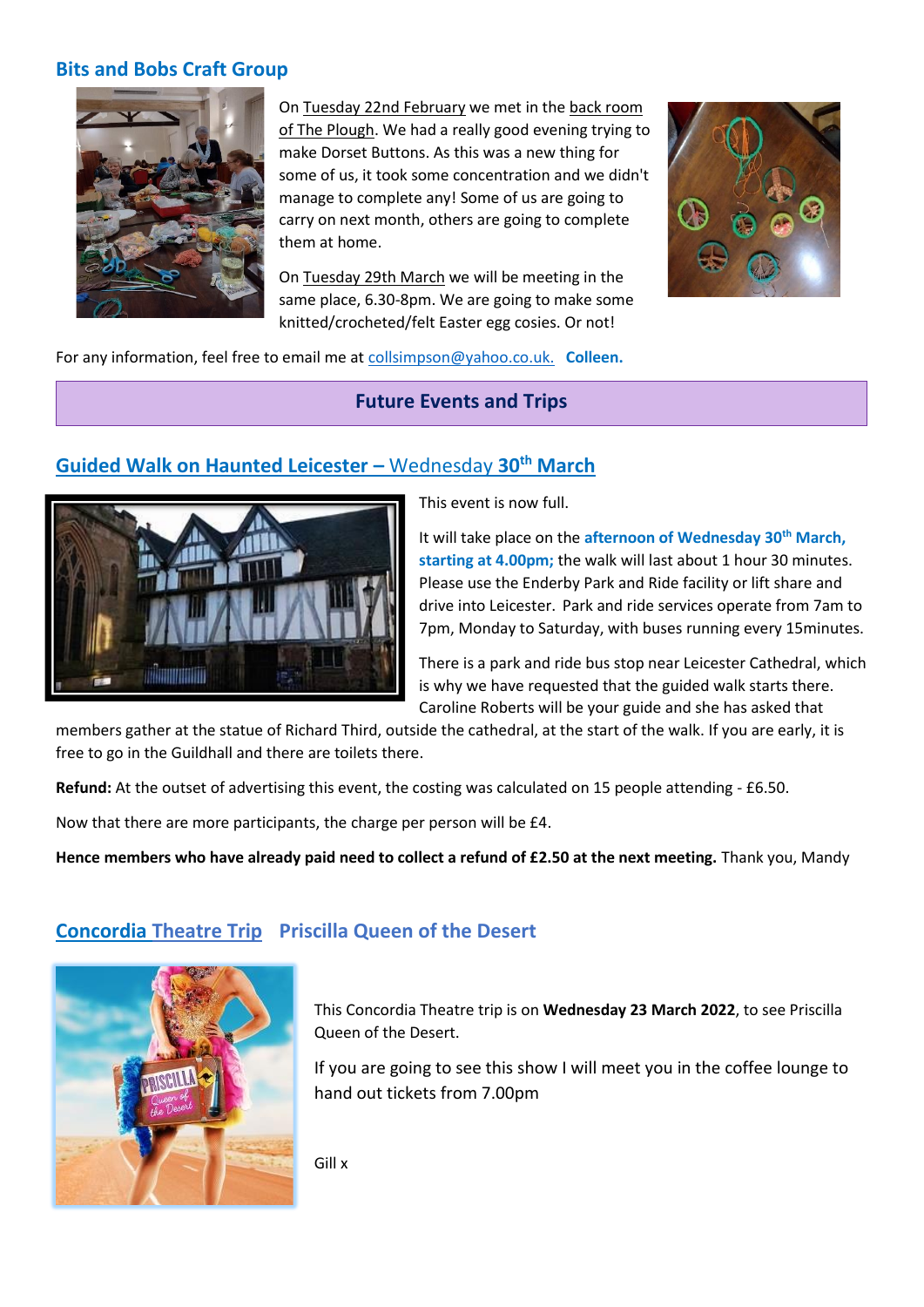# **Fashion Show, Thursday 28th April**



DEBIT & CREDIT CARDS ACCEPTED

**Walking Netball** 

.<br>ANDS SUBJECT TO AVAILABILITY





A few years ago British Netball got in touch with WIs suggesting that Walking Netball would be a good form of exercise for WI members. At the time Canalside had a lot on and decided not to get involved. Hollycroft WI in Hinckley did. Professionals spoke to the members and ran some lessons and then passed it on to the WI to run itself.

They're still g[oing strong a](https://creativecommons.org/licenses/by-nc-nd/3.0/)nd meet every Tuesday at Green Towers. They would welcome members of Canalside to join them. It is gentle exercise and a lot of fun. A few members of Canalside already go, myself included, and I really enjoy it.

If you need any more information please ask me at meetings or contact me. [pat.mcs@hotmail.com](mailto:pat.mcs@hotmail.com)

# **Recipe of the Month Ritzy Chicken Leftovers**

This month, with all the news about the cost of living rising, I thought I'd do a recipe to use up your leftovers.



**Ingredients:**-

Cooked chicken, roughly chopped. Tin of cream of chicken soup. Grated cheese. Crushed Ritz crackers. **Method:-** Heat oven to 350F/170C/gas 3. Arrange chicken on bottom of greased casserole dish. Spoon over chicken soup. Cover with grated cheese. Put crushed Ritz biscuits on top of cheese. Cook for 35 to 49 mins until hot.